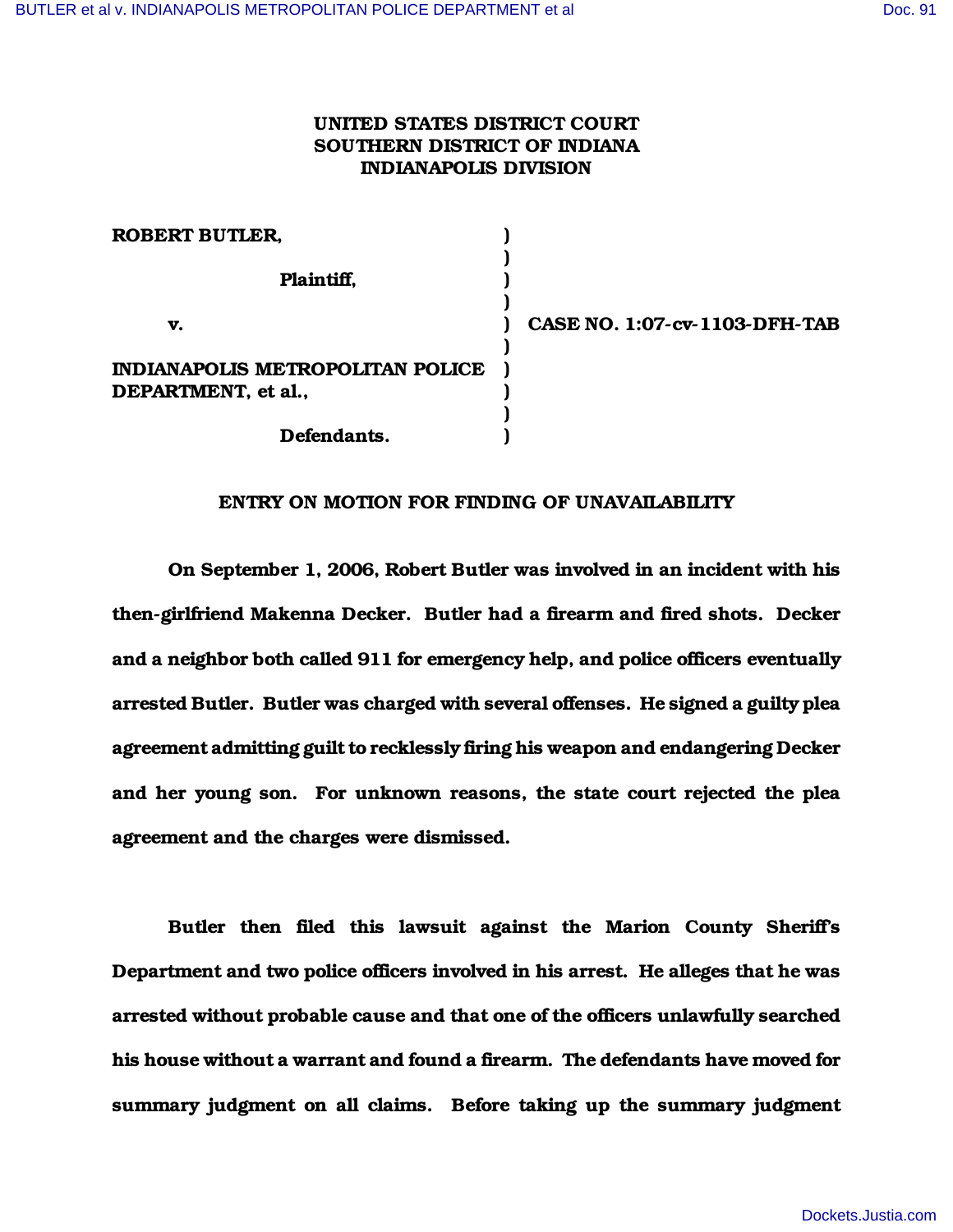motion, the court addresses a threshold motion. Butler has filed a separate motion for a finding under Federal Rule of Evidence 804(b)(1) that Ms. Decker is unavailable as a witness and that he may rely on her testimony in a deposition that she gave in his criminal prosecution. Defendants oppose the motion.

Rule 804(b)(1) establishes one exception to the hearsay rule if the declarant is unavailable as a witness:

Testimony given as a witness at another hearing of the same or a different proceeding, or in a deposition taken in compliance with law in the course of the same or another proceeding, if the party against whom the testimony is now offered, or, in a civil action or proceeding, a predecessor in interest, had an opportunity and similar motive to develop the testimony by direct, cross, or redirect examination.

In her deposition in the criminal case, Decker testified as to facts that were not consistent with her 911 call. Her testimony contradicted both the information that was provided to Officer Schmidt at the time of the arrest and Schmidt's testimony about what he saw and heard at the scene. The court expresses no view at this time as to whether Decker's testimony would be sufficient to defeat summary judgment on the core claims in the case, but her testimony would certainly help Butler in opposing summary judgment. The question is whether the prior deposition testimony is admissible against these defendants in this case.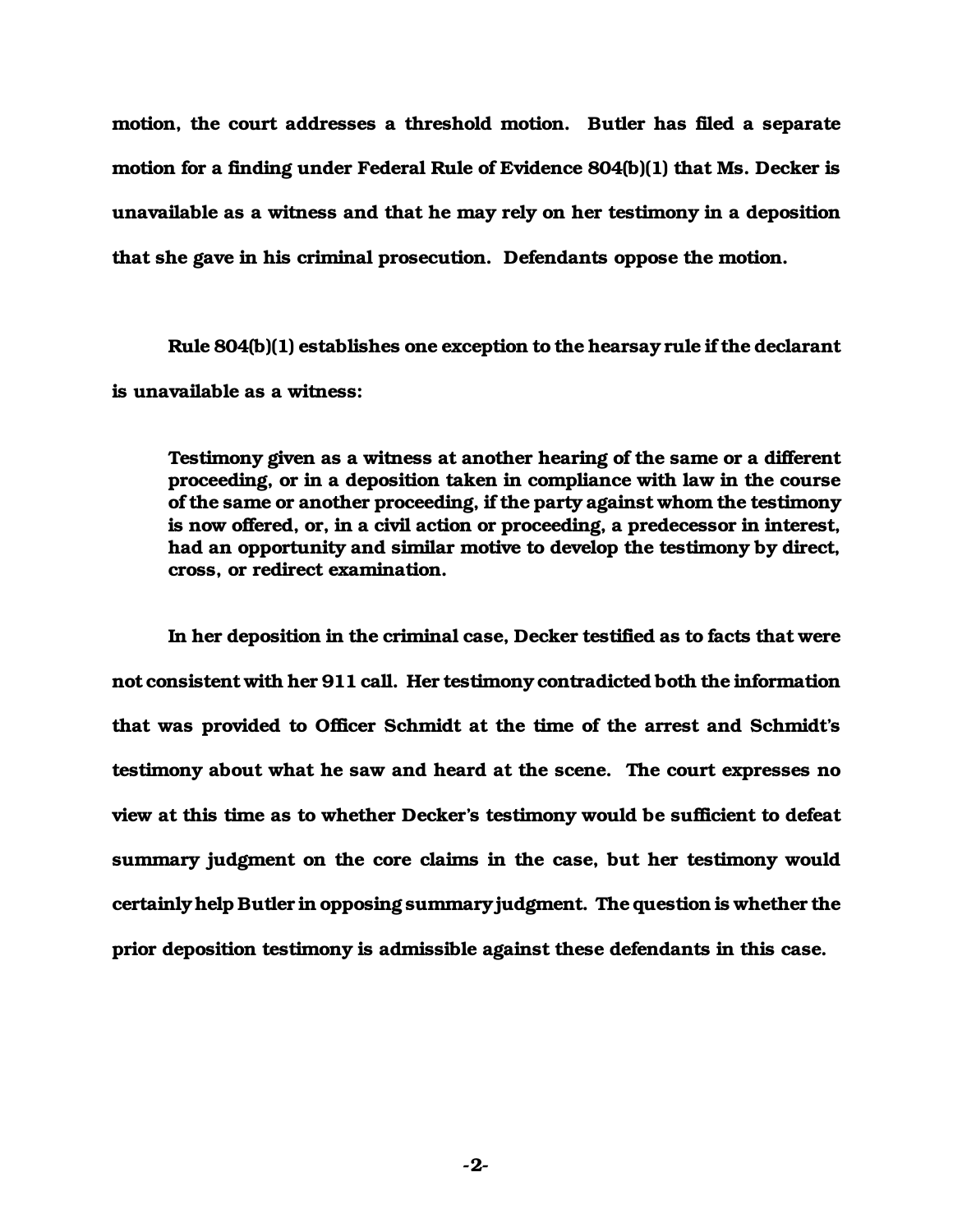Butler's motion fails with respect to two elements of the required showing under Rule 804(b)(1) – the opportunity and similar motive to develop the testimony and the current unavailability of the witness.

First, the defendants in this civil action were not parties to the deposition in Butler's criminal prosecution. Officer Glen Schmidt, whom Butler seeks to hold personally liable for alleged wrongs, was not a party to the criminal prosecution and did not participate in the deposition. Butler argues that the relationship between the city and its police officer on one hand and the state prosecutor on the other is so close that the court should treat Schmidt as if he had been a party to the deposition. The law is to the contrary. See *Hannah v. City of Overland*, 795 F.2d 1385, 1390-91 (8th Cir. 1986) (deposition of witness taken during criminal prosecution could not be used against police officer in civil case; officer was not party to criminal prosecution and had no motive to cross-examine witness during deposition). Butler's attempt to distinguish *Hannah* as involving a claim of excessive force while this case alleges arrest without probable cause is not persuasive. The point of *Hannah* is not the precise question at issue in the criminal case but the difference between the criminal prosecution, brought by the state, and the defense of a civil rights case by individual officers and local governments.

The *Hannah* reasoning makes eminently good sense in this situation. After Decker gave deposition testimony that contradicted her statements in the 911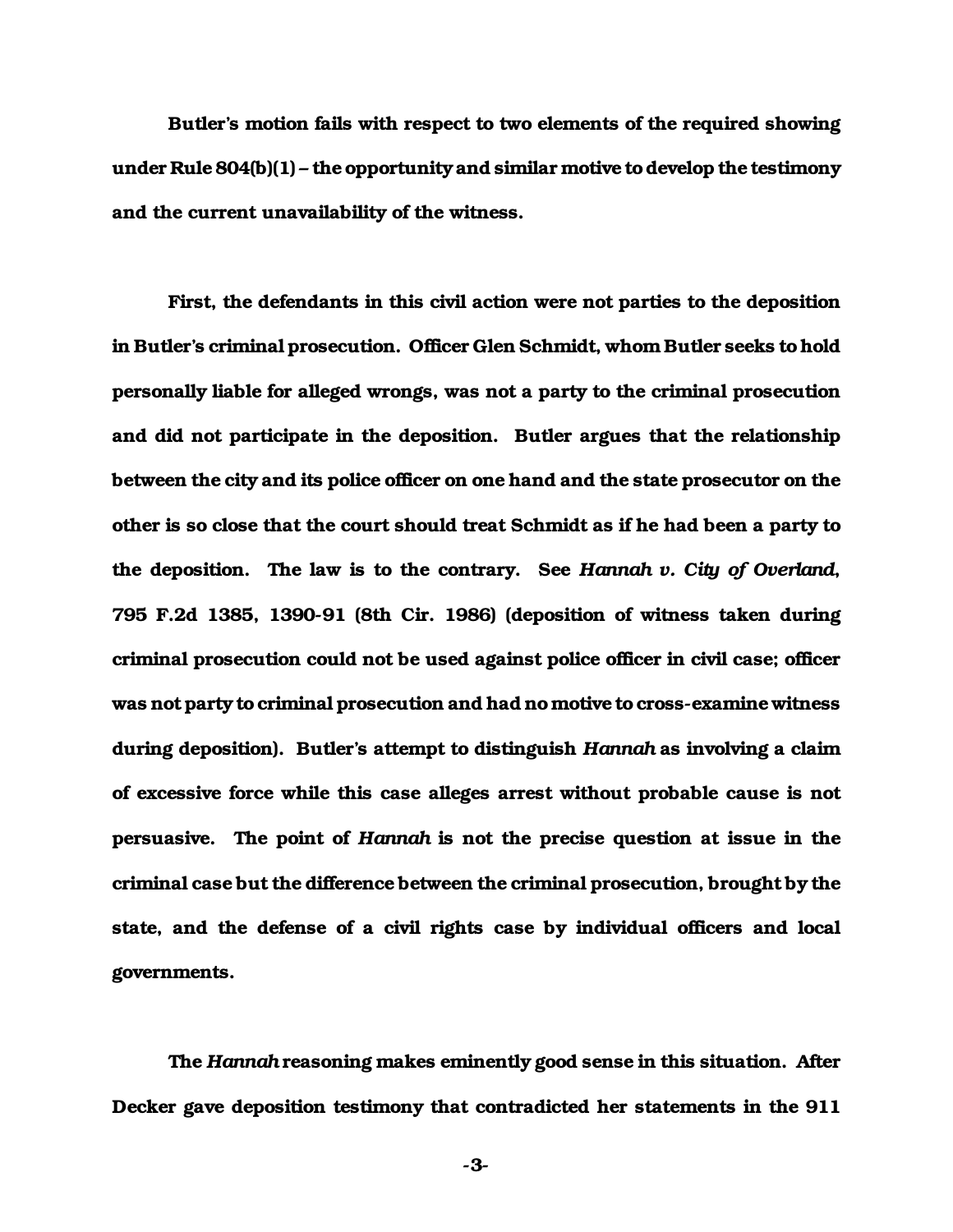tape, the prosecutor could easily have believed that she was facing the all too common phenomenon of a genuine victim of domestic violence backing away from the prosecution. The prosecutor's office has limited resources. Once a complaining witness has given sworn testimony that undermines the criminal charge, a prosecutor dealing with that witness could reasonably decide to cut the office's losses and not pursue further either the prosecution or the credibility of the complaining witness.

The motive of the prosecutor to cross-examine the witness is markedly different from that of the defendant police officer or city in a later civil lawsuit arising from the same incident. The police officer faces the prospect of personal liability, particularly for punitive damages, which may not be the subject of any indemnity agreement with the local government, as well as the prospect of harm to professional reputation that may result if a court or jury finds a violation of constitutional rights. The police officer has powerful financial and professional motives to pursue the reasons for the complaining witness's change of story and to attack the witness's credibility. The city has similar financial and reputational motives. Those differences between the prosecutor's and the police officer's and city's motives weigh heavily against using Rule 804(b)(1) to allow plaintiff Butler to use in his civil trial the deposition of Decker taken in the criminal prosecution.

Against this reasoning, Butler cites no authority interpreting or applying Rule 804(b)(1). He cites *Allen v. State*, 787 N.E.2d 473, 479 (Ind. App. 2003), for the broad proposition that a police officer in Indiana is considered a party in

-4-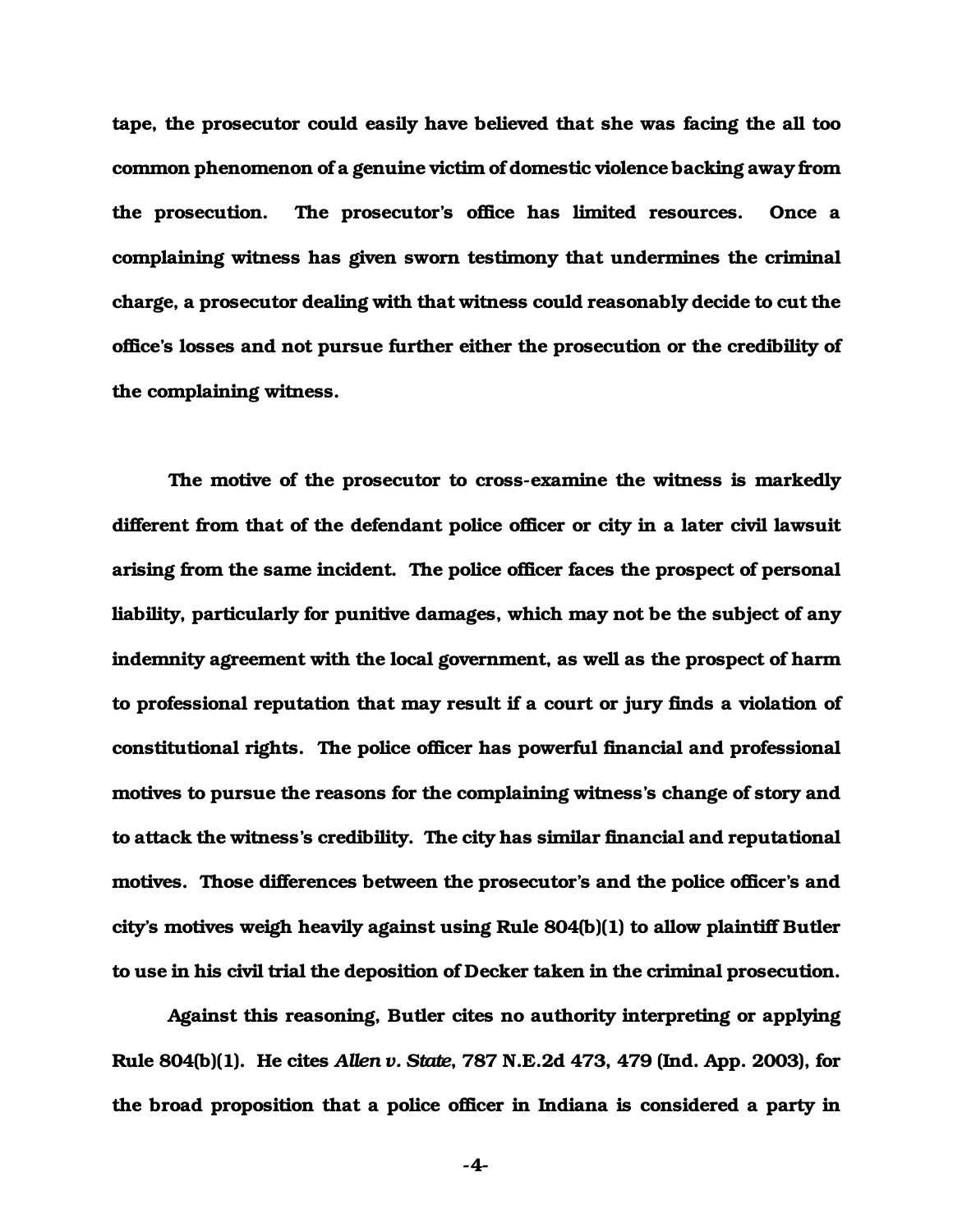criminal cases. *Allen* does not support Butler's case. The issue there was under the Indiana rule of evidence equivalent to Federal Rule of Evidence 801(d)(2)(D), governing the admission of statements of agents of party opponents. The appellate court held in *Allen* that the trial court erred by excluding testimony about a police officer's threat to arrest everyone at the scene of a drug arrest. Although such a threat clearly falls outside the scope of a "statement" covered by the hearsay rule, the Indiana court felt it had to limit its analysis to the argument the defendant had made at trial: offering the threat as a statement by an agent of a party opponent. Both the applicable rule and the underlying policy considerations in *Allen* are entirely different from the situation involving Decker's deposition testimony.

If Butler's argument about opportunity and similar motive were accepted here, the prospect for interference with the state's criminal trials would be substantial. Prosecutors in criminal trials (as well as in depositions) usually have their hands full trying to protect the public and secure a just result in the criminal prosecution. Under Butler's theory here, those busy prosecutors would also need to think and act as surrogate defense counsel for future civil rights lawsuits against officers who are not their clients. (Put aside for the moment the complications presented when more than one police officer might face a future lawsuit.) At the risk of stating the obvious, even those prosecutors who might have the needed knowledge to take on these additional responsibilities would rarely have the time or inclination to do so.

-5-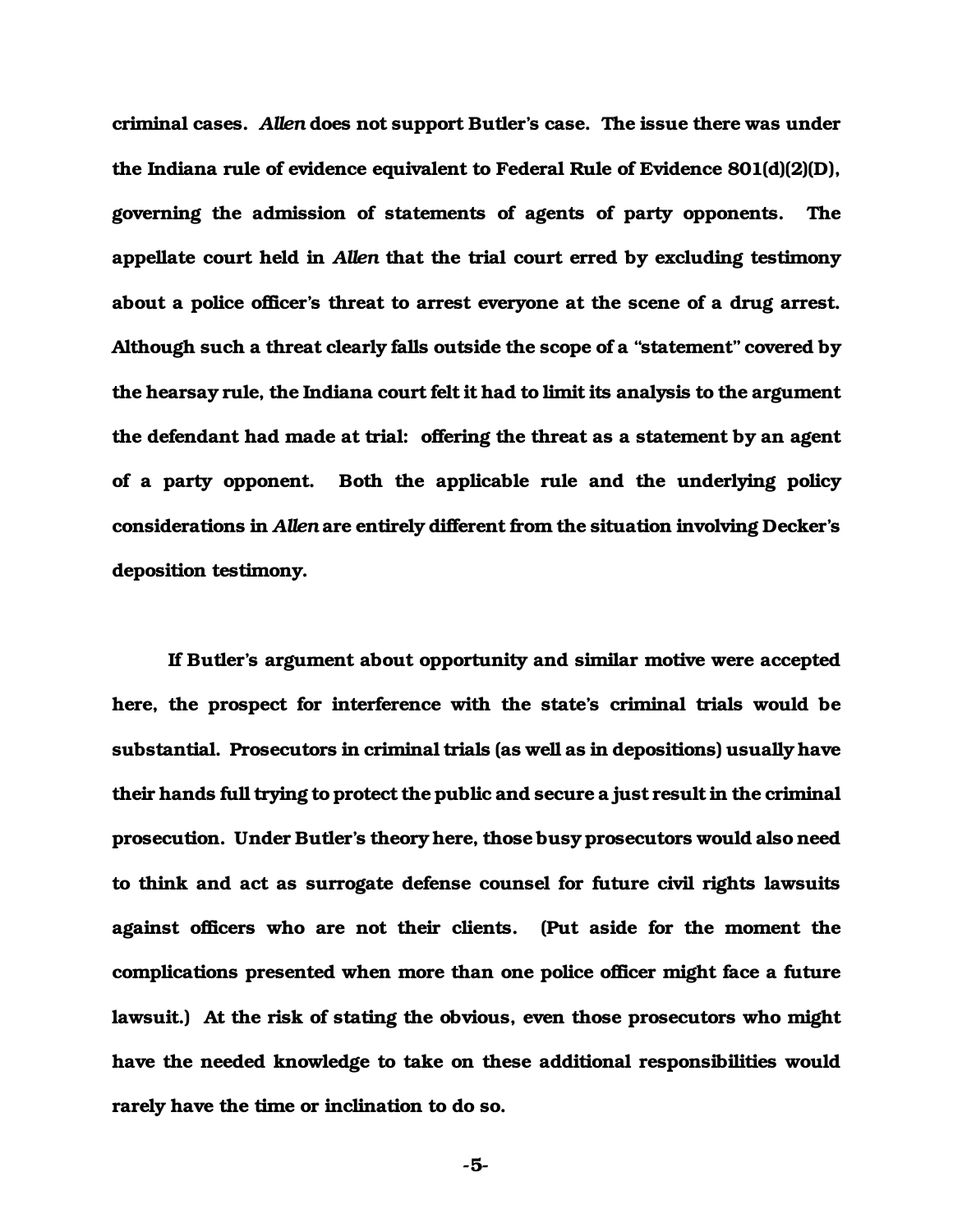Second, Butler simply has not shown that Decker is not available as a witness in this case. The party seeking to offer prior testimony under Rule 804(b)(1) bears the burden of showing that the declarant is unavailable. *United States v. Ochoa*, 229 F.3d 631, 637 (7th Cir. 2000). Butler has not actually offered any evidence on this point at all; he offers only his attorney's unsworn account of his efforts to contact Decker by telephone. Taking the attorney's account at face value, those efforts to contact Decker by telephone do not show unavailability within the meaning of Rule 804(b)(1). The attorney's account shows that Decker has no interest in participating in this lawsuit and that she wants to avoid contact with Butler. (This desire seems understandable if one credits the evidence indicating that he fired shots at her car and otherwise threatened her.) But there has been no effort to locate her address or place of employment, let alone an attempt to serve her with a deposition subpoena. Without a showing much stronger than has been made so far, there is no basis for a finding of unavailability under Rule 804(b)(1). Cf. *United States v. Kehm*, 799 F.2d 354, 360- 61 (7th Cir. 1986) (affirming criminal conviction after trial in which deposition was admitted; government had shown that witness in the Bahamas was unavailable for criminal trial in United States where witness signed affidavit stating that he feared criminal prosecution in United States and would not appear voluntarily, and witness was beyond subpoena power of United States courts).

Accordingly, the court finds that Makenna Decker is not an unavailable witness in this civil case, and her deposition testimony does not fall within the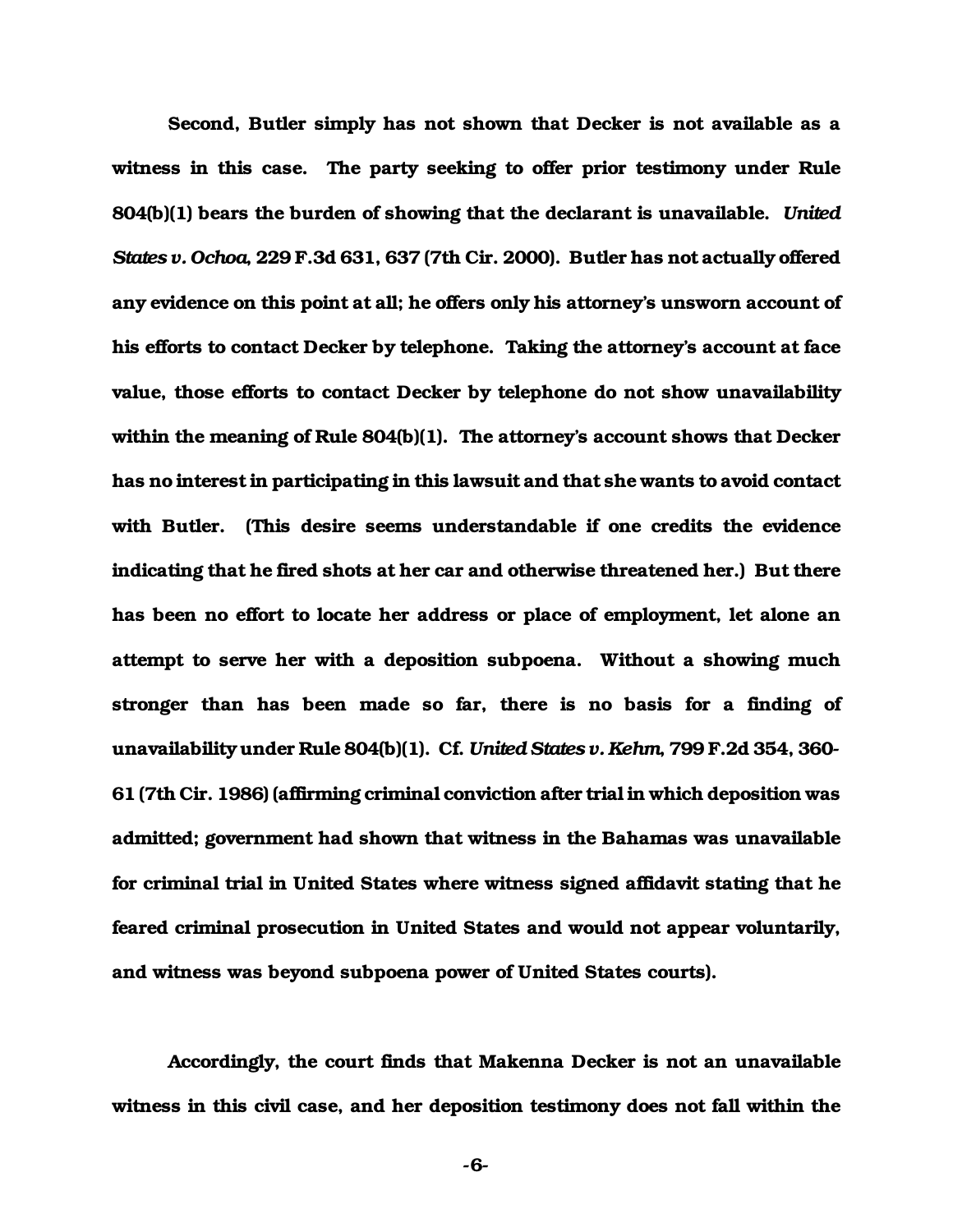Rule 804(b)(1) hearsay exception for prior testimony of unavailable witnesses and may not be used by Butler to oppose the defendants' motion for summary judgment. The court has the motion for summary judgment under advisement.

So ordered.

Date: July 13, 2009

Dunial 7 bfamilter

DAVID F. HAMILTON, CHIEF JUDGE United States District Court Southern District of Indiana